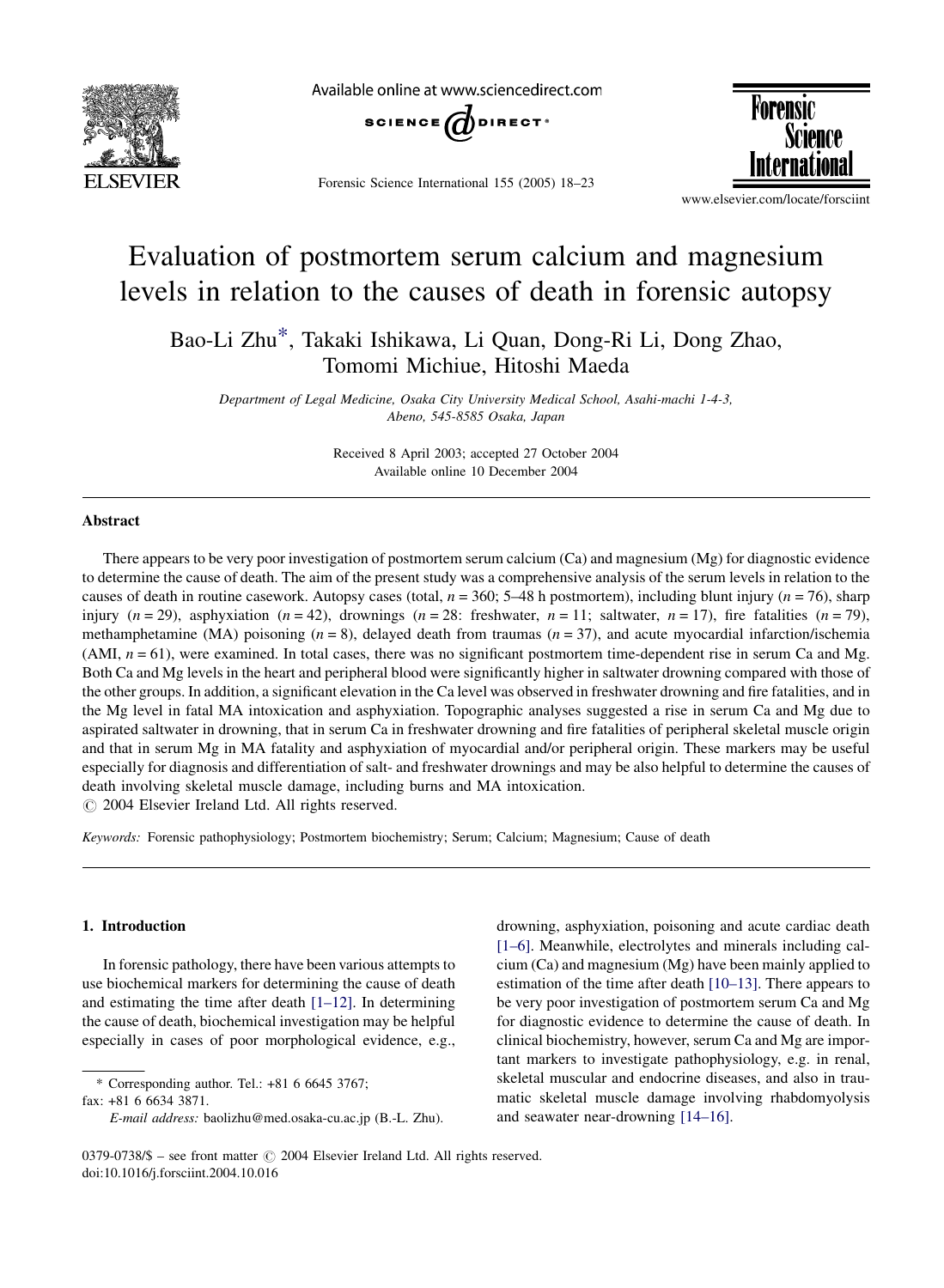In the present study, we comprehensively examined postmortem serum Ca and Mg levels in relation to the causes of death in routine casework with special regard to their diagnostic value in seawater drowning and skeletal muscle damage.

# 2. Materials and methods

# 2.1. Materials

Blood samples of 360 autopsy cases (within 48 h postmortem) at our institute were examined: 266 males and 94 females; 2 months-94 years of age (mean, 56.2 years of age); postmortem interval, 5–48 h (mean, 18.9 h). The blood samples were collected aseptically using syringes from the left and right heart chambers, subclavian and external iliac vein. The serum was separated immediately by centrifugation and stored at  $-20$  °C until use.

The causes of death were classified as follows: acute traumatic death ( $n = 262$ , survival time within 24 h) from blunt injury ( $n = 76$ ), sharp injury ( $n = 29$ ), mechanical asphyxiation  $(n = 42:$  hanging,  $n = 8$ ; strangulation,  $n = 15$ ; aspiration,  $n = 12$ ; others,  $n = 7$ ), drownings  $(n = 28:$  freshwater,  $n = 11$ ; saltwater,  $n = 17$ ), fire fatalities  $(n = 79)$  consisting of those with blood carboxyhemoglobin (COHb) below 60%  $(n = 48)$  and above 60%  $(n = 31)$ , methamphetamine (MA) poisoning  $(n = 8)$ ; delayed death from traumas (multiple organ insufficiency,  $n = 37$ ; survival time, 1–90 days); acute myocardial infarction/ischemia (AMI,  $n = 61$ ) (Table 1). The above-mentioned causes of death were classified on the pathological and toxicological bases, excluding cases with complications, which may have contributed to the dying process or elevated cardiac blood

| зη<br> |
|--------|
|--------|

# Case profiles

urea nitrogen (BUN) level (>50 mg/dl). The AMI group consisted of cases of sudden death, which showed macroand microscopical findings of acute ischemic heart diseases without any evidence of cause of death other than a cardiac attack [\[17\]](#page-5-0).

## 2.2. Biochemical analyses

Ca and Mg were measured by an orthocresolphthalein complexome method [\[18\]](#page-5-0) and a xylidyl blue method [\[19\],](#page-5-0) respectively. Hemoglobin contamination (<0.1 g/dl) did not interfere with the measurements. Clinical reference serum ranges were: 8.7–10.1 mg/dl for Ca and 1.8–2.6 mg/dl for Mg. BUN was measured by a urease-glutamate dehydrogenase method [\[20\]](#page-5-0). In cases of strong hemolysis, which may have influenced the measurements, the findings were not used in the analyses.

## 2.3. Toxicological analyses

Blood COHb concentration was determined using a COoximeter system [\[21,22\]](#page-5-0) in all the fire fatalities. Volatile chemicals including alcohol were analyzed by head-space gas chromatography in all cases. Drug analyses were performed by gas chromatography/mass spectrometry, when preliminary screening tests were positive.

#### 2.4. Statistical analyses

The Fisher exact test was used to compare two parameters including biochemical markers, the age of victims, survival time and postmortem interval. Comparisons between groups were performed by Student's t-test, and a nonparametric test (Mann–Whitney U-test) was used for the

| Cause of death                       | $\boldsymbol{n}$ | Age (years) |      | Postmortem interval (h) range | $BUN$ (mg/dl)  |      |
|--------------------------------------|------------------|-------------|------|-------------------------------|----------------|------|
|                                      |                  | Range       | Mean |                               | Range          | Mean |
| Blunt injury                         | 76               | $2 - 94$    | 53.2 | $6 - 40$                      | $5.7 - 40.3$   | 17.2 |
| Sharp injury                         | 29               | $22 - 90$   | 53.5 | $6 - 46$                      | $1.3 - 36.7$   | 13.3 |
| Asphyxia                             | 42               | $2 - 93$    | 48.9 | $6 - 47$                      | $7.4 - 45.8$   | 16.9 |
| Drowning                             |                  |             |      |                               |                |      |
| Freshwater                           | 11               | $5 - 72$    | 42.8 | $10 - 34$                     | $10.6 - 20.2$  | 13.9 |
| Saltwater                            | 17               | $0 - 70$    | 45.6 | $7 - 48$                      | $5.8 - 23.0$   | 14.2 |
| Fire fatality                        |                  |             |      |                               |                |      |
| $COHb < 60\%$                        | 48               | $23 - 89$   | 62.4 | $6 - 48$                      | $4.0 - 40.3$   | 16.9 |
| $COHb > 60\%$                        | 31               | $1 - 87$    | 55.8 | $7 - 39$                      | $7.2 - 31.2$   | 17.9 |
| MA poisoning                         | 8                | $20 - 52$   | 38.3 | $8 - 34$                      | $11.1 - 112.0$ | 46.5 |
| Delayed death from traumas           | 37 <sup>a</sup>  | $1 - 79$    | 57.2 | $5 - 32$                      | $10.8 - 114.6$ | 58.8 |
| Acute myocardial infarction/ischemia | 61               | $31 - 94$   | 65.5 | $5 - 36$                      | $4.7 - 42.8$   | 19.9 |
| Total                                | 360              | $0 - 94$    | 52.2 | $5 - 48$                      | $1.3 - 114.6$  | 22.4 |

COHb, carboxyhemoglobin concentration; MA, methamphetamine.<br><sup>a</sup> Multiple organ insufficiency and secondary infection from head injury (*n* = 30), chest injury (*n* = 4), abdominal injury (*n* = 3).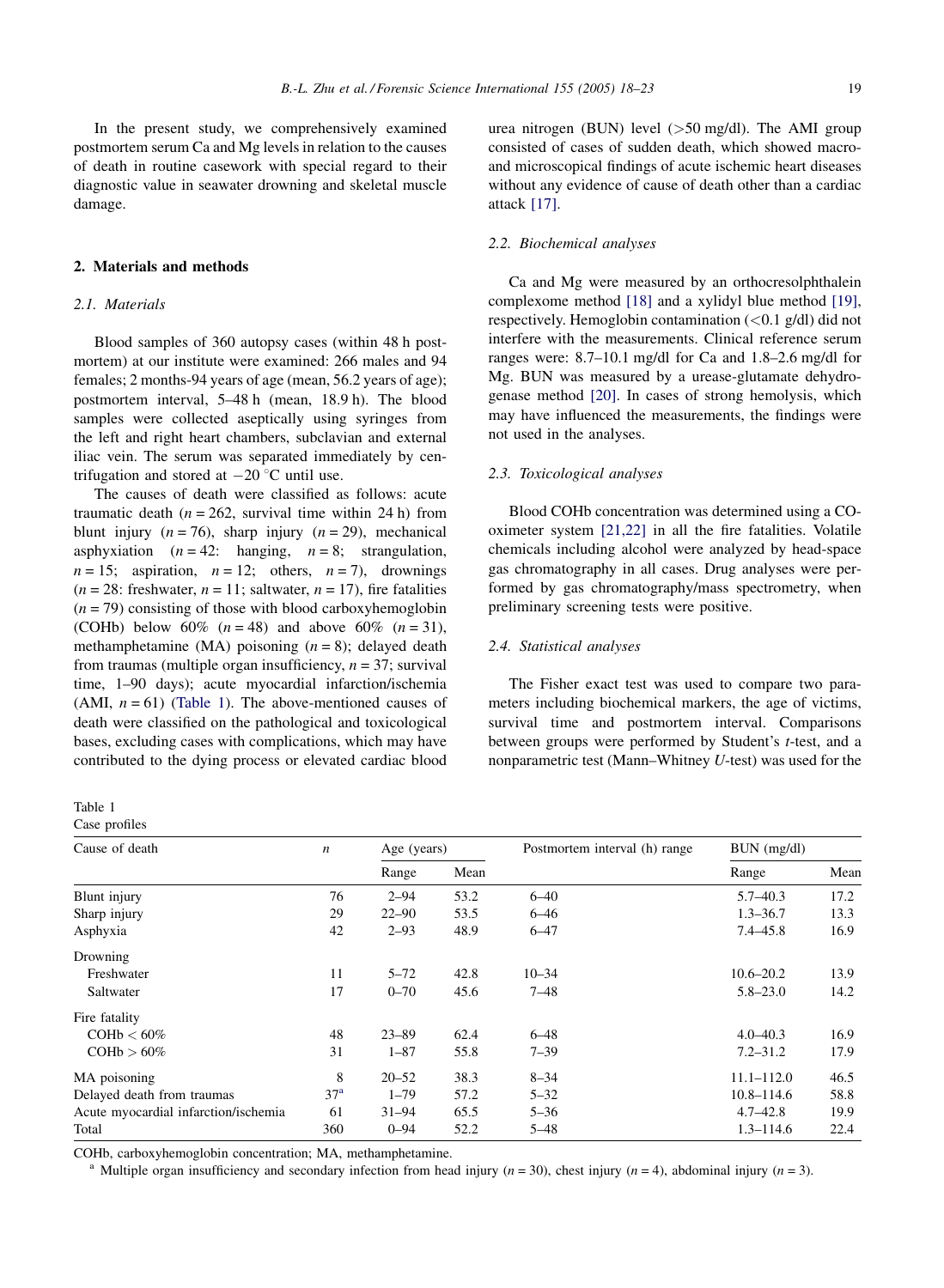<span id="page-2-0"></span>comparison of Mg levels between saltwater drowning and the other groups. A p-value less than 0.05 was considered statistically significant.

# 3. Results

# 3.1. Postmortem stability, topographic distribution, age- and gender-dependence

Each factor in the cardiac and peripheral blood showed no significant relation to the postmortem intervals (correlation coefficient,  $k < 0.2$ ;  $p > 0.1$ ). There was a good correlation in Ca level between both cardiac and peripheral blood (Fig. 1a and b). When saltwater drowning cases were excluded, the values of the left  $(y)$  and right  $(x)$  heart blood showed an equivalency:  $y = 0.69x + 3.70$ ;  $R = 0.73$ ,  $n = 295$ ,  $p < 0.0001$  (Fig. 1a). The subclavian (y) and external iliac (x) venous blood levels also showed an equivalency  $(y = 0.76x + 2.89;$   $R = 0.79,$   $n = 94,$   $p < 0.0001$ ), being mildly higher than the heart blood levels. There was an equivalency between the external iliac venous (y) and right heart (x) blood levels:  $y = 0.74x + 4.10$ ;  $R = 0.76$ ,  $n = 152$ ,  $p < 0.0001$  (Fig. 1b). Similar relation was observed between the external iliac venous  $(y)$  and left heart blood  $(x)$ :  $y = 0.72x + 4.38$ ;  $R = 0.71$ ,  $n = 122$ ,  $p < 0.0001$ , between the subclavian venous  $(y)$  and right heart blood  $(x)$ :  $y = 0.81x + 2.98$ ;  $R = 0.86$ ,  $n = 157$ ,  $p < 0.0001$ , and between the subclavian venous (y) and left heart blood (x):  $y = 0.62x + 5.02$ ;  $R = 0.73$ ,  $n = 152$ ,  $p < 0.0001$ . There was no age- or gender-dependence in Ca levels. A significant inverse relation was observed between the Ca and BUN levels ( $p < 0.0001$ ).

Mg level also showed a good correlation between both cardiac and peripheral blood (Fig. 2a and b). When saltwater drowning cases were excluded, the Mg levels were slightly lower in the left  $(y)$  than in the right  $(x)$  heart blood:





Fig. 1. Topographic comparisons of postmortem serum calcium (Ca) levels. Relation between the left and right heart blood (a), and between the external iliac venous and right heart blood (b). Details in the text.

Fig. 2. Topographic comparisons of postmortem serum magnesium (Mg) levels. Relation between the left and right heart blood (a), and between the external iliac venous and right heart blood (b). Details in the text.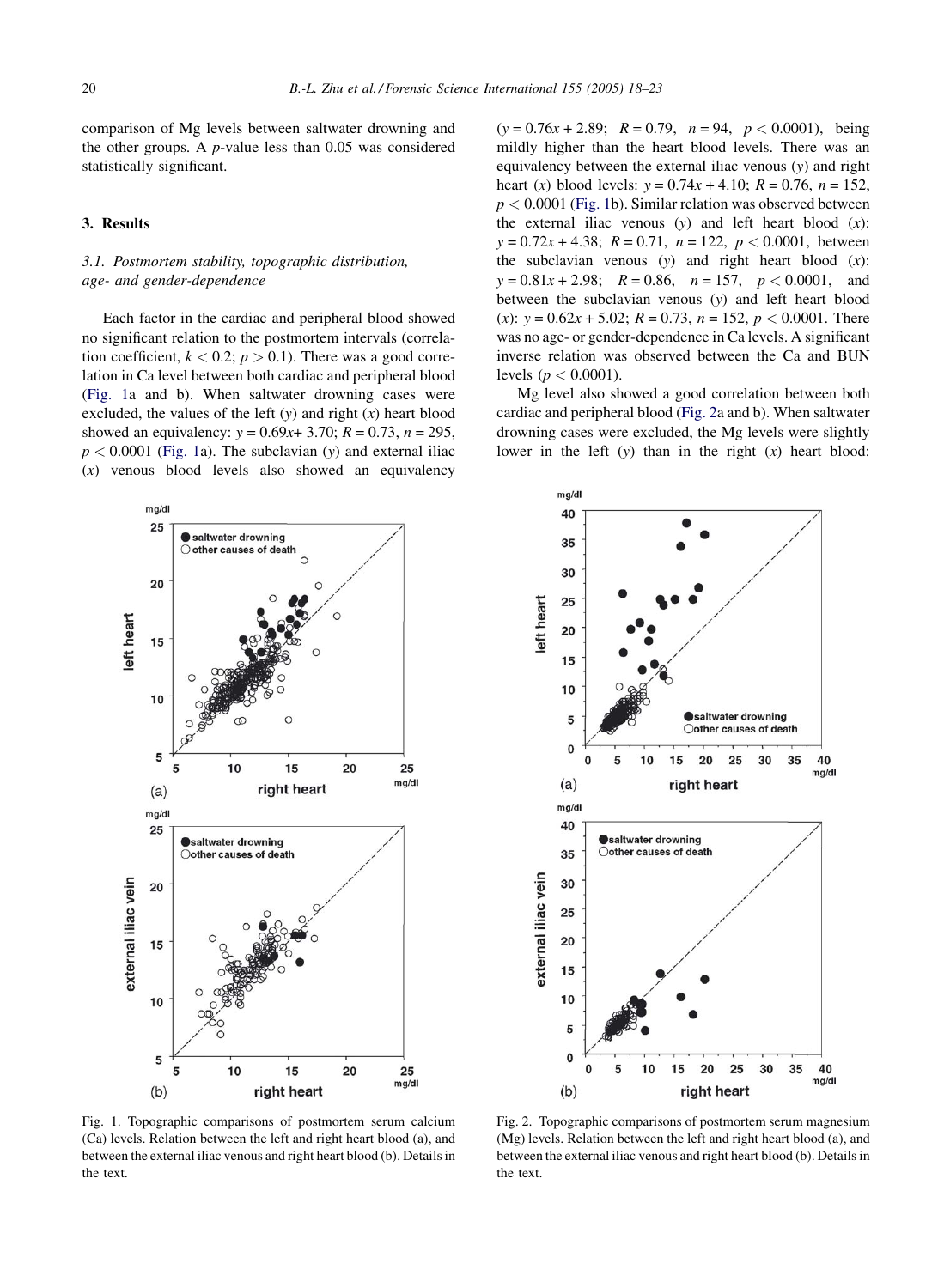<span id="page-3-0"></span> $y = 0.70x + 1.13$ ;  $R = 0.97$ ,  $n = 295$ ,  $p < 0.0001$  ([Fig. 2](#page-2-0)a). External iliac venous (y) blood level showed an equivalency to the right cardiac (x) level:  $y = 0.80x + 0.89$ ;  $R = 0.80$ ,  $n = 123$ ,  $p < 0.0001$  ([Fig. 2](#page-2-0)b). There was an equivalency between the subclavian  $(y)$  and external iliac  $(x)$  venous blood:  $v = 1.00x + 0.17$ ;  $R = 0.86$ ,  $n = 94$ ,  $p < 0.0001$ . Similar relation was observed between the external iliac venous (y) and left heart blood (x) (y =  $0.807x + 1.418$ ; R = 0.667,  $n = 122$ ,  $p < 0.0001$ ), between the subclavian venous (y) and right heart blood (x) (y =  $0.80x + 0.91$ ; R = 0.93, n = 157,  $p < 0.0001$ ), and between the subclavian venous (y) and left heart blood (x)  $(y = 0.85x + 1.16; R = 0.849, n = 152,$  $p < 0.0001$ ). In saltwater drowning, the left cardiac level was markedly higher than the right, as described below. There was an age-dependent decrease in cardiac and peripheral Mg levels ( $p < 0.0001$ ). Gender-difference or relation to BUN was not significant.

#### 3.2. Difference in relation to the causes of death

## 3.2.1. Calcium

Both cardiac blood Ca levels in saltwater drowning were markedly higher than in blunt injury, sharp injury, asphyxia and AMI ( $p < 0.0001$ ) (Fig. 3a). Fire fatalities showed a moderate elevation, when compared with blunt injury, sharp injury, AMI  $(p < 0.0001)$  and asphyxia  $(p < 0.05)$ . In freshwater drowning cases, a mild elevation was observed in comparison with blunt injury ( $p < 0.05$ ). In those groups, peripheral blood levels also showed a significant elevation (saltwater drowning versus blunt injury, sharp injury, asphyxia and AMI,  $p < 0.05$ ; fire fatalities versus blunt injury and asphyxia,  $p < 0.05$ ; freshwater drowning versus blunt injury,  $p < 0.05$ ) (Fig. 3b). In MA fatality and delayed traumatic death cases, cardiac and peripheral Ca levels were lower than the other groups  $(p < 0.05 - 0.0001)$ .

The left cardiac level was higher than the right cardiac and peripheral levels in saltwater drowning ( $p < 0.05$ – 0.0001), whereas the external iliac venous level was higher than both cardiac levels in fire fatalities ( $p < 0.001$ ) and freshwater drowning cases ( $p < 0.0001$ ). In addition, in asphyxiation and MA fatality, the external iliac venous levels were higher than the right cardiac level ( $p < 0.05$ ). There was no significant difference between fire fatalities with a high  $(>60\%)$  and a low  $(<60\%)$  COHb.

When salt- and freshwater drownings and fire fatalities were excluded, postmortem cardiac serum Ca level (mean  $\pm$  S.D.) showed a mild rise in comparison with the clinical reference values (8.7–10.1 mg/dl): left,  $11.0 \pm$ 1.6 mg/dl; right,  $10.8 \pm 1.8$  mg/dl.

#### 3.2.2. Magnesium

Cardiac blood Mg levels in saltwater drowning were markedly higher than in blunt injury, sharp injury, asphyxia, freshwater drowning, fire fatalities, delayed death from traumas and AMI ( $p < 0.0001$ ) [\(Fig. 4](#page-4-0)a). A mild elevation

Fig. 3. Postmortem serum calcium (Ca) levels in the heart blood (a) and peripheral blood (b). I–B, blunt injury; I–S, sharp injury; A, mechanical asphyxiation; Df, freshwater drowning; Ds, saltwater drowning; F, fire fatalities; MA, fatal methamphetamine poisoning; dT, delayed traumatic death; AMI, acute myocardial infarction/ ischemia. Details in the text.

was observed in asphyxiation and fatal MA intoxication, when compared with blunt injury, sharp injury, freshwater drowning, fire fatalities, delayed death from traumas and AMI groups ( $p < 0.01-0.001$ ). In saltwater drowning and MA fatality, peripheral levels also showed a significant elevation (saltwater drowning versus blunt injury, sharp injury, asphyxia, freshwater drowning, delayed death from traumas and AMI,  $p < 0.05-0.01$ ; MA fatality versus fire fatalities and AMI,  $p < 0.05$ ) ([Fig. 4](#page-4-0)b).

The left cardiac level was markedly higher than the levels in the other sites in saltwater drowning  $(p < 0.0001)$ , whereas the right cardiac level was significantly high compared with the left cardiac level in asphyxiation ( $p < 0.01$ ), freshwater drowning  $(p < 0.05)$  and fire fatalities  $(p < 0.0001)$ . In fire fatalities, the external iliac venous levels were higher than the left cardiac level ( $p = 0.0014$ ). There was no significant difference between fire fatalities with a high  $(>60\%)$  and a low  $(<60\%)$  COHb.

When saltwater drowning, asphyxiation and MA fatality were excluded, Mg levels (mean  $\pm$  S.D.) in the left and right heart blood, respectively, ranged as follows, showing an age-

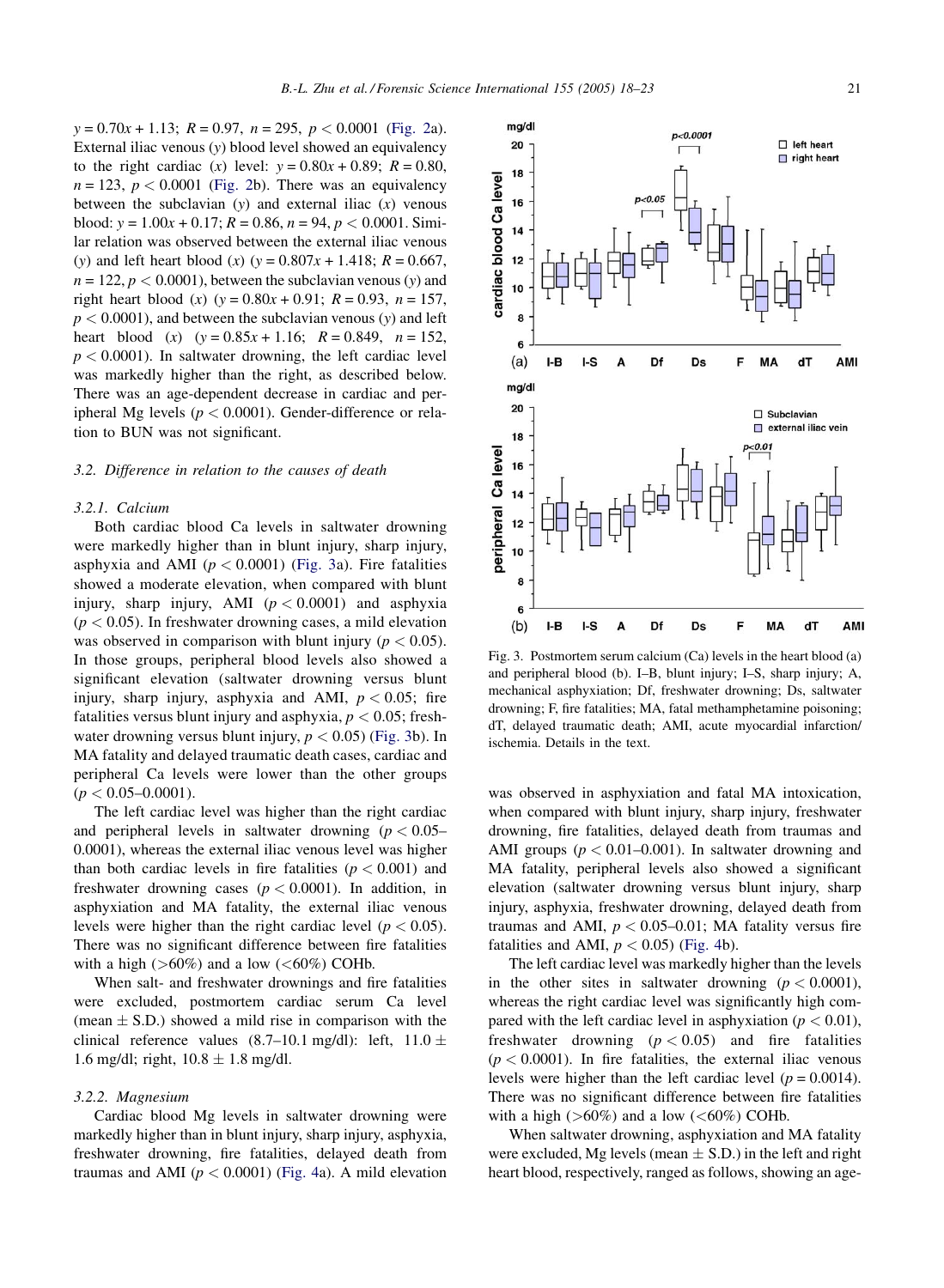<span id="page-4-0"></span>

Fig. 4. Postmortem serum magnesium (Mg) levels in the heart blood (a) and peripheral blood (b). Abbreviations are shown in [Fig. 3.](#page-3-0) Details in the text.

dependence  $(p < 0.0001)$ : subjects below 60 years of age,  $5.21 \pm 1.07$  mg/dl  $(n = 145)$  and  $5.84 \pm 1.07$  $5.84 \pm 1.40$  mg/dl  $(n = 139)$ ; those above 60 years of age,  $4.62 \pm 1.02$  mg/ dl (*n* = 156) and  $5.30 \pm 1.41$  mg/dl (*n* = 144).

## 4. Discussion

Previous studies suggested an early and progressive rise in serum Ca and Mg levels depending on the time after death [\[13,23,24\].](#page-5-0) In the present study, however, such a postmortem time-dependent rise was not evident during 5–48 h after death, although the cadaveric blood levels showed an increase in comparison with the clinical reference values. There was a greater increase in Mg, suggesting an influence of agonal and/or postmortem breakdown of tissues, where the Mg concentration is markedly high compared with the plasma level [\[1,11,14,16\]](#page-5-0). Such interference may become stationary within several hours after death. Under those conditions, a significant difference in postmortem serum Ca and Mg levels was observed between the causes of death.

Both Ca and Mg levels in the cardiac and peripheral blood were significantly higher in saltwater drowning than in the other groups. This was similar to clinical findings in saltwater near-drowning cases [\[25,26\]](#page-5-0). A significant elevation in the left cardiac levels of both markers compared with those in the other sites suggested the influence of saltwater aspiration [\[27–30\]](#page-5-0). Although an elevated serum Ca level was also observed in fire fatalities and freshwater drowning, these groups showed a higher level in the peripheral blood, suggesting an increase of skeletal muscle origin. As to fire fatalities, this finding is consistent with that in clinical cases of deep burns, which show a significant increase in serum Ca level in the early phase [\[16\]](#page-5-0).

A lower serum Ca level was observed in MA fatality and delayed traumatic death cases, which were usually accompanied by skeletal muscle damage and renal failure. These findings as well as an inverse relation of serum Ca to BUN level suggested a contribution of massive skeletal muscle damage and/or renal failure to a reduced postmortem serum Ca level [\[31\].](#page-5-0)

In addition, an elevated serum Mg level was observed in asphyxiation and fatal MA intoxication. These groups showed varied topographic differences in Mg level: a higher level was observed in the right heart blood in asphyxiation, whereas there was no significant topographic difference in MA fatality. Furthermore, the peripheral level was higher than the cardiac level in fire fatalities. Such topographic distributions suggested, with respect to the larger Mg contents in the muscle than the other tissues [\[32\]](#page-5-0), that the origin of increased serum Mg may be skeletal muscle and/or myocardium, possibly being varied depending on the causes of death [\[14\]](#page-5-0). For an age-dependent decrease in the postmortem serum Mg level, a possible contributory factor may be reduced nutrition [\[33\]](#page-5-0). In respect to these hypotheses, further investigations are necessary in combination with the other markers of skeletal muscle and myocardial injury. Single site sampling may be not valid in postmortem biochemistry. Multiple site sampling including cardiac and peripheral blood is useful.

In conclusion, the findings of the present study suggested no significant postmortem time-dependent rise in serum Ca and Mg during the early postmortem period. Although there was an increase in cadaveric blood levels, a significant difference in postmortem serum Ca and Mg levels was observed between the causes of death. These markers may be useful especially for diagnosis and differentiation of salt- and freshwater drownings and may be also helpful to determine the causes of death involving skeletal muscle damage, including burns and MA intoxication. For this purpose, topographic analyses are necessary.

# Acknowledgements

This study was in part supported by Grants-in-Aid for Scientific Research from the Japan Society for the Promotion of Science and Ministry of Education, Culture, Sports, Science and Technology, Japan (Grant Nos. 12470109, 15390217 and 15590585).